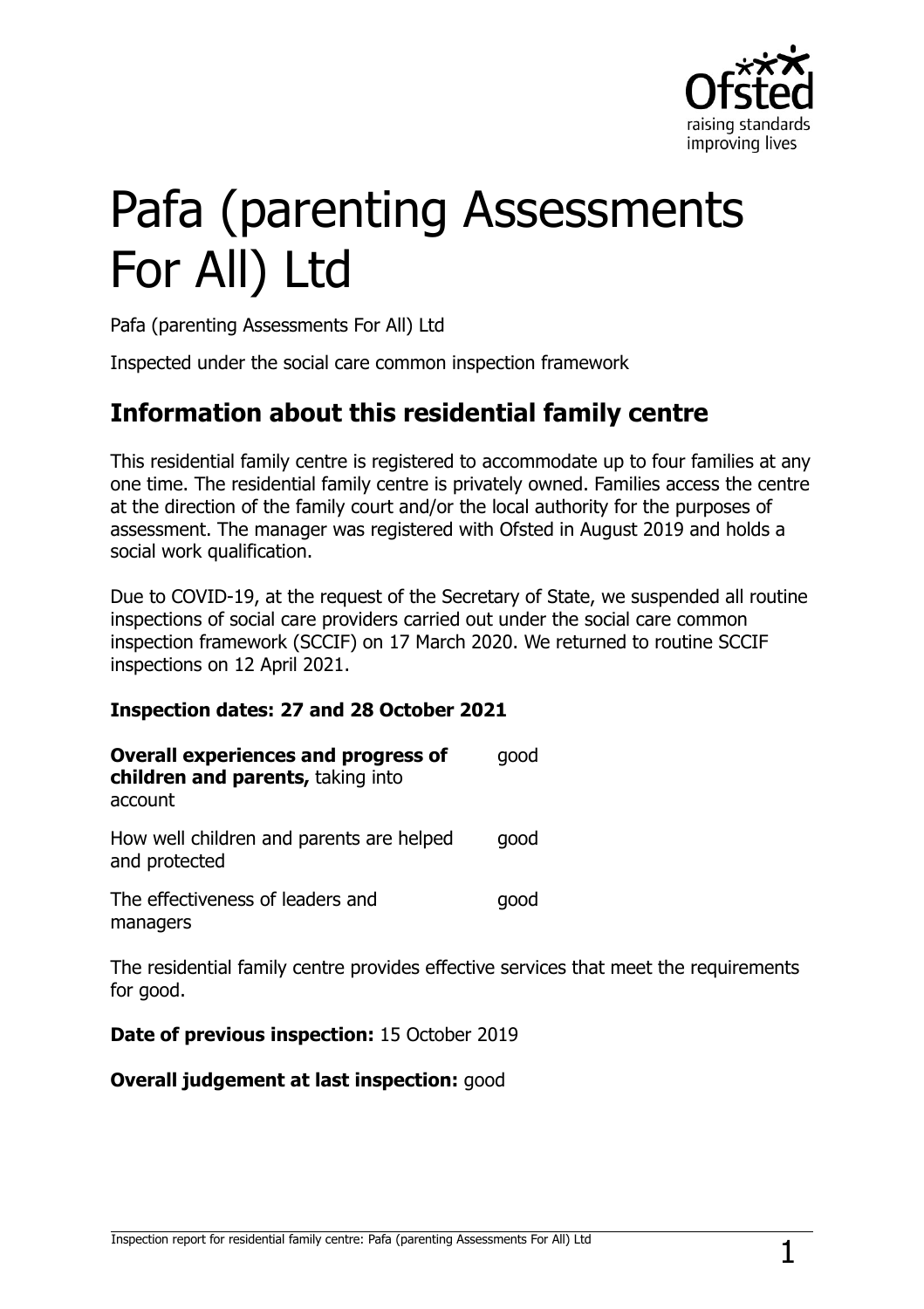

## **Inspection judgements**

#### **Overall experiences and progress of children and parents: good**

Parents are given individualised support at the centre. Staff help them to make the most of the opportunities available to them. This, in turn, helps them to improve their parenting skills and to understand how to meet their children's care and safeguarding needs.

The centre offers families good-quality accommodation. It feels warm, welcoming and homely. This helps families to settle and focus on the reasons why they are there. Families have their own private space, but generally congregate in the communal areas where they can engage with staff and other residents.

In the main, parents spoke positively about their relationships with staff. Social workers also commented on how well staff develop helpful and supportive relationships with parents. The inspector observed staff being calm and attentive to parents and babies. One family specifically commented that staff offered care and support to them when they had experienced upsetting news.

The centre's social workers produce high-quality parenting assessments. These are in line with court directions and focus on the specific issues to be addressed. Assessment reports have been praised by social workers, judges and children's guardians. The assessment process is thorough. Parents are regularly updated about their progress. They know where they are doing well and where they need to improve.

Staff spoken to were knowledgeable about the families residing in the centre. They are confident about performing their roles. They understand what is expected of them in relation to direct work and observations as part of the parenting assessment. High staffing levels mean that parents get lots of support.

The centre also commissions specialist services to ensure that the holistic needs of the parents and children are met. Examples of such services include clinical psychology, a holistic health and mediator practitioner, a person who delivers the Duluth programme and a healthy relationship specialist.

#### **How well children and parents are helped and protected: good**

There is a strong focus on safeguarding throughout all the centre's activities. Rigorous scrutiny of parents' care of their children ensures that safeguarding concerns get identified immediately. This ensures children's safety. The centre maintains good lines of communication with placing authorities so that they are aware of any emerging concerns.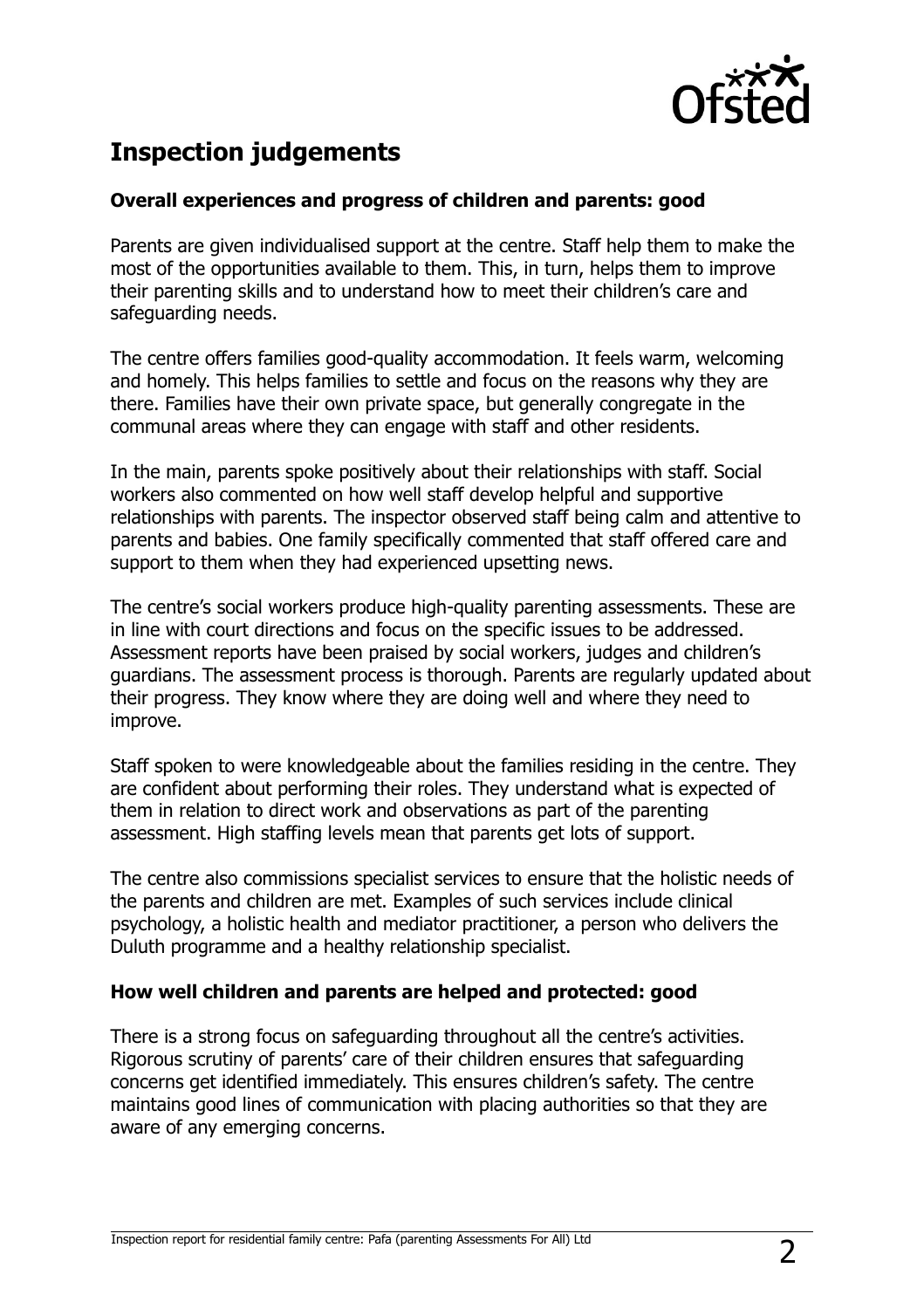

Assessment work is underpinned by safeguarding. There is a clear thread throughout the final assessment reports relating to whether parents can safely meet their children's needs.

Risks are understood and risk assessment starts in the pre-placement stage. This means that families have risk assessments in place from the moment they arrive at the centre. Robust processes are in place to ensure that staff are aware of risks. Staff are made aware of any recently identified risks and subsequent changes to the families' risk assessments. Matching activity includes an assessment of whether identified risks for families are compatible with each other. As a result, families are generally well matched and there is minimal inter-family conflict.

Transparency around safeguarding practice is promoted. There are good lines of communication between the centre, the designated officer, the placing authority and the regulator. This has resulted in improved practice around allegation management, as well as strong safeguarding practice in general.

Safe recruitment procedures are followed. This means that people who work in the centre are safe and suitable to do so. Parents have been included in the selection process for new staff. This helps them to feel valued and to know that their views are important.

Some errors have been made in the administration of medication. While there are good systems in place for administering and recording medication administration, staff have not always followed these systems and errors have occurred. Managers have made every effort to address this to prevent the likelihood of recurrence.

#### **The effectiveness of leaders and managers: good**

Managers have an ambitious vision for the service. They are constantly looking at ways that they can develop and improve. Significant investment in staffing and commissioned services has taken place since the last inspection of the centre. This has driven continuous improvement.

Managers are visible in the centre and staff report them to be both supportive and approachable. Staff feel that they work in a supportive environment where managers pay attention to their welfare as well as that of the residents. Staff report high levels of job satisfaction.

Most staff receive supervision at a level of frequency that is in line with their needs. One member of staff was noted not to have been supervised for a relatively lengthy period when she was new to the role. A higher frequency of supervision would be in line with good practice.

Managers are clear about the progress that parents make while in the centre. They are realistic about what they can achieve in the short time during their assessment. Managers understand that the centre does not work in isolation and that parents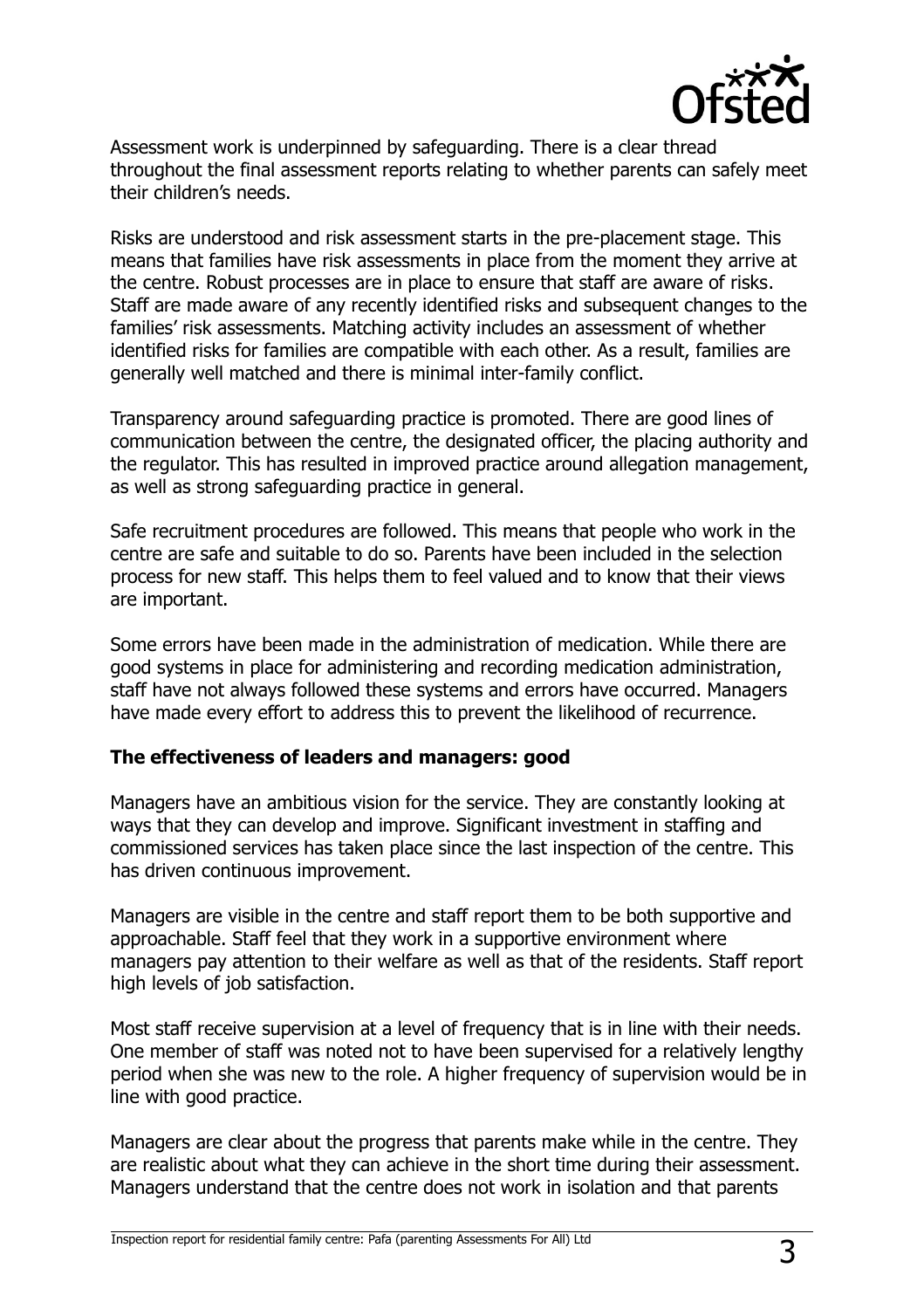

need to access the community in order to provide a realistic assessment of whether they can parent safely without the support of staff.

Social workers spoken to as part of this inspection were positive about all aspects of the centre and the assessment process. This shows that managers develop good professional relationships and that they communicate well.

The centre's strengths and weaknesses are understood by managers. However, reports under regulation 25 have not been sent to the regulator over a significant period. This hinders monitoring of the service. A requirement is made to reflect this shortfall.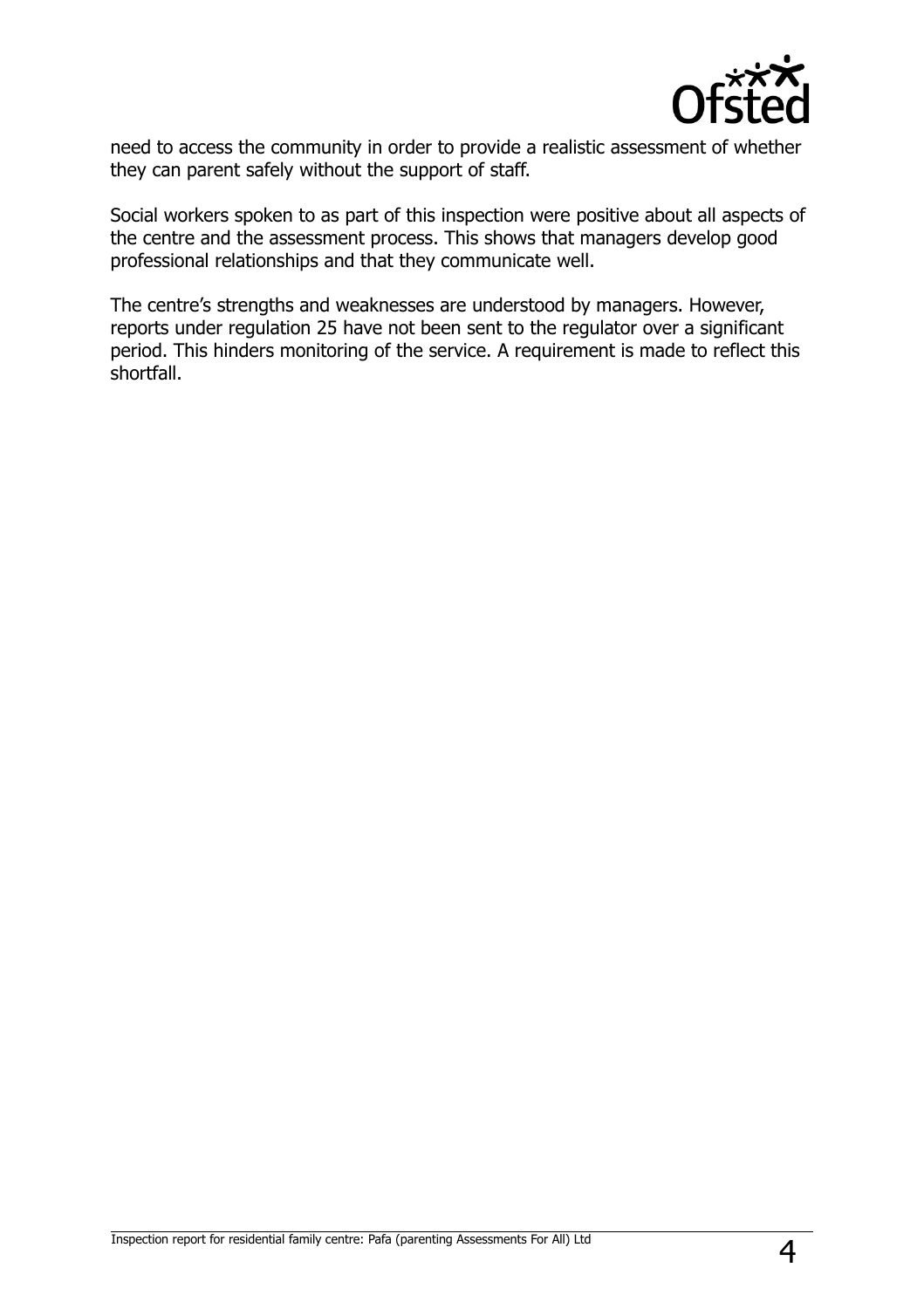

## **What does the residential family centre need to do to improve? Statutory requirements**

This section sets out the actions that the registered person(s) must take to meet the Care Standards Act 2000, Residential Family Centre Regulations 2002 and the national minimum standards. The registered person(s) must comply within the given timescales.

| <b>Requirement</b>                                                                                                                                                                                         | Due date        |
|------------------------------------------------------------------------------------------------------------------------------------------------------------------------------------------------------------|-----------------|
| The registered person shall make arrangements for the<br>recording, handling, safe keeping, safe administration and<br>disposal of medicines into the residential family centre.<br>(Regulation 11 $(2)$ ) | 1 December 2021 |
| Visits under paragraph $(1)$ or $(2)$ shall take place at least<br>once a month and may be unannounced.                                                                                                    | 1 December 2021 |
| The person carrying out the visit shall—                                                                                                                                                                   |                 |
| prepare a written report on the conduct of the residential<br>family centre.                                                                                                                               |                 |
| The registered provider shall supply a copy of the report<br>required to be made under paragraph $(4)(c)$ to-                                                                                              |                 |
| the commission. (Regulation 25 $(3)(4)(c)(5)(a)$ )                                                                                                                                                         |                 |

### **Recommendations**

■ The registered person should ensure that staff are provided with regular supervision by appropriately qualified and experienced staff. (Residential Family Centres National Minimum Standards 17.5).

## **Information about this inspection**

Inspectors have looked closely at the experiences and progress of children and parents using the 'Social care common inspection framework'. This inspection was carried out under the Care Standards Act 2000 to assess the effectiveness of the service, how it meets the core functions of the service as set out in legislation, and to consider how well it complies with the Residential Family Centre Regulations 2002 and the national minimum standards.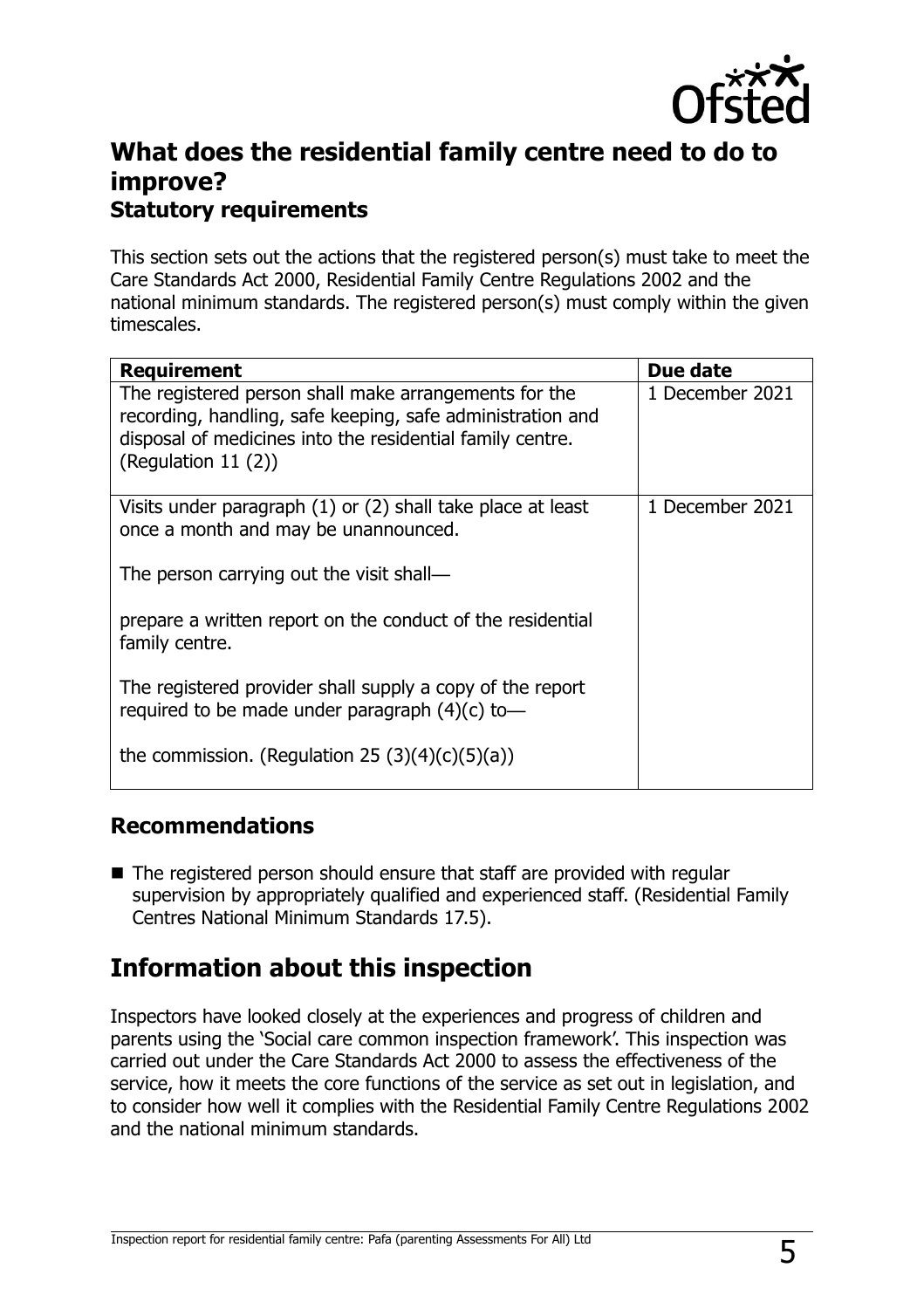

## **Residential family centre details**

**Unique reference number:** 1227599 **Registered provider:** Pafa (parenting Assessments For All) Ltd **Responsible individual:** Elaine Karema **Registered manager:** Barbara Liversage **Telephone number:** 07786 967229 **Email address:** Info@pafaparenting.co.uk

## **Inspector**

Charlie Bamber, Social Care Inspector